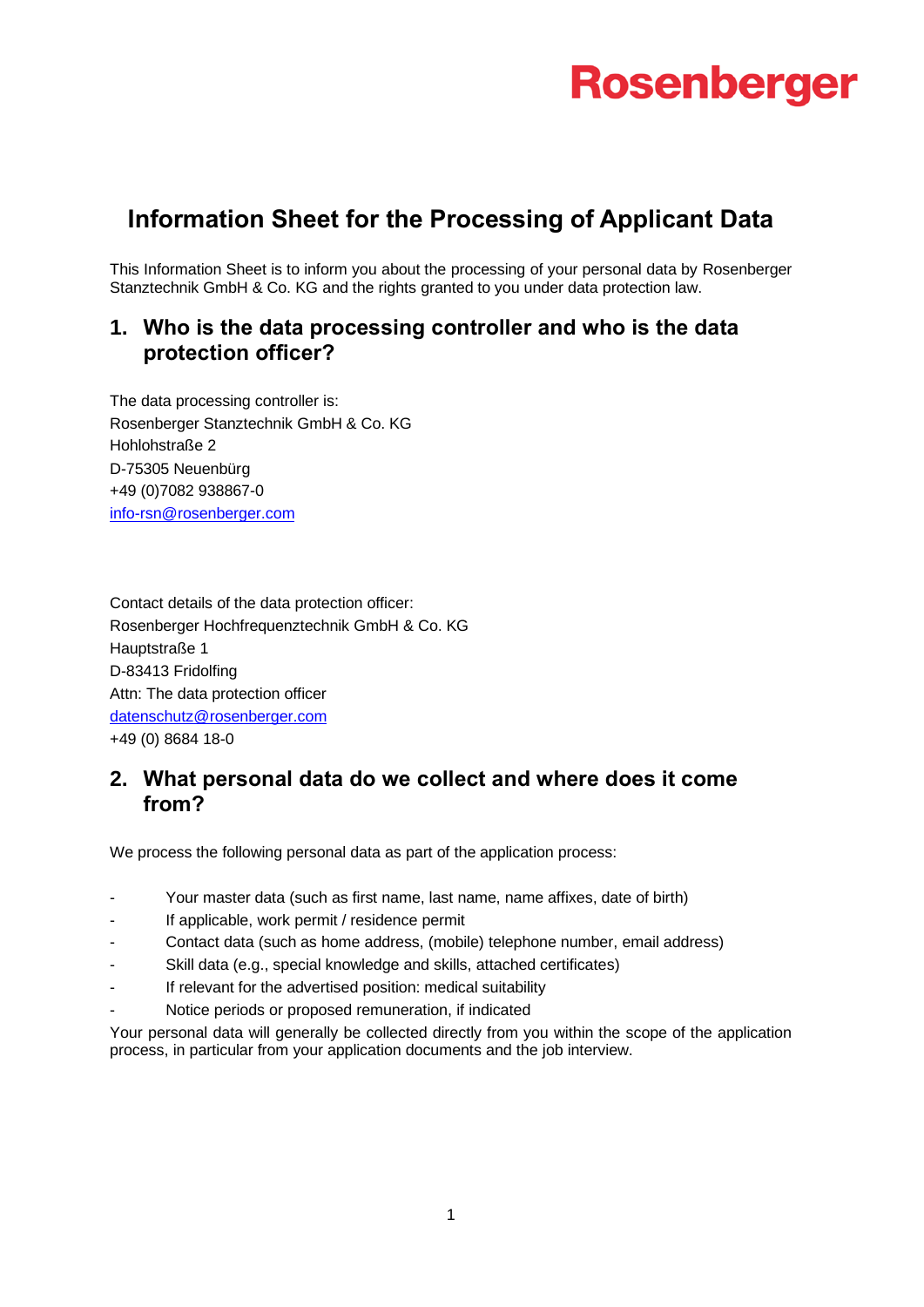#### **3. For what purposes and on what legal basis is my data processed?**

We process your personal data in compliance with the provisions of the EU General Data Protection Regulation (GDPR) and the Bundesdatenschutzgesetz [BDSG, German Federal Data Protection Act].

First and foremost, data processing serves to establish the employment relationship. The primary legal basis for this is Art. 88 (1) GDPR in conjunction with Sec. 26 (1) BDSG.

Your data will be processed exclusively to fill the specific job position you have applied for.

In addition, the processing of health data for the assessment of your ability to work may be required pursuant to Art. 9 (2) lit. h) in conjunction with Sec. 22 (1) b) BDSG.

If you would like to be admitted to our application pool in the event of a rejection, we require a declaration of consent from you on this.

If your application is to be considered for other vacancies within the company/group, we require a declaration of consent from you on this.

Furthermore, due to the European anti-terror regulations 2580/2001 and 881/2002, we are obliged to compare your data against the so-called 'EU terrorist lists' to ensure that no funds or other economic resources are provided for terrorist purposes.

#### **4. How long will your data be stored?**

In the case of hiring you, we will transfer your application documents into your personal file. Upon termination of employment, personal data that we are legally obliged to retain will continue to be stored. This occurs on a regular basis as the result of legal obligations to provide proof and retention, which are regulated, inter alia, in the Handelsgesetzbuch [German Commercial Code] and the Abgabenordnung [German Tax Code]. The storage periods are, accordingly, up to ten years. In addition, it may be that personal data is stored for the period in which claims can be asserted against us (statutory limitation period of three or up to thirty years).

In the case of a job offer being declined, your application documents will be anonymised no later than six months after completing the application process, unless you have granted us consent for longer retention (applicant pool). In the case of admission into the applicant pool, your data will be anonymised at the latest after twelve months.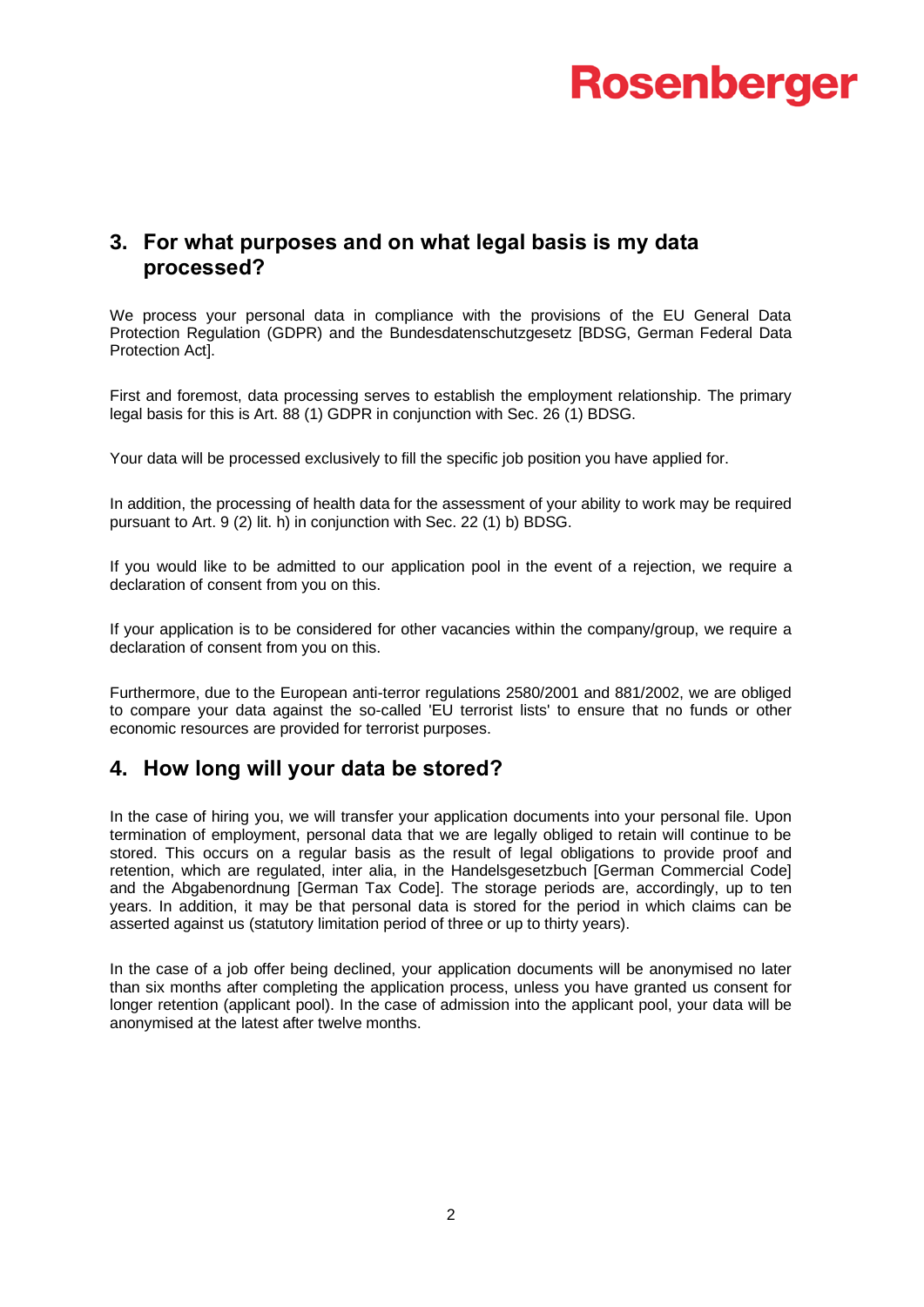# **5. Who is given access to your data?**

Within our company, the only persons and offices (e.g., department, works council, representation of disabled persons) that receive your personal data are those involved in the decision about your employment or, in the case of disability representatives, those that must be included in accordance with statutory regulations.

### **6. What rights can you claim as the data subject?**

You have the rights arising from Art. 15 - 22 GDPR:

- Right of access (Art. 15 GDPR)
- Right to rectification (Art. 16 GDPR)
- Right to erasure (Art. 17 GDPR)
- Right to restriction of processing (Art. 18 GDPR)
- Right to object (Art. 21 GDPR)
- Right to data portability (Art. 20 GDPR)

In these cases please contact the following department:

Rosenberger Stanztechnik GmbH & Co. KG Human Resources Hohlohstraße 2 D-75305 Neuenbürg **Deutschland** [info-rsn@rosenberger.com](mailto:info-rsn@rosenberger.com) +49 (0)7082 938867-0

### **7. Where can you direct your complaint?**

You have the option of addressing a complaint to the data protection officer referred to above or to a data protection supervisory authority. The data protection supervisory authority responsible for us is:

Landesbeamte für den Datenschutz und die Informationsfreiheit Königstrasse 10a D-70173 Stuttgart +49 (0)711/61 55 41 - 0 [poststelle@lfdi.bwl.de](mailto:poststelle@lfdi.bwl.de)